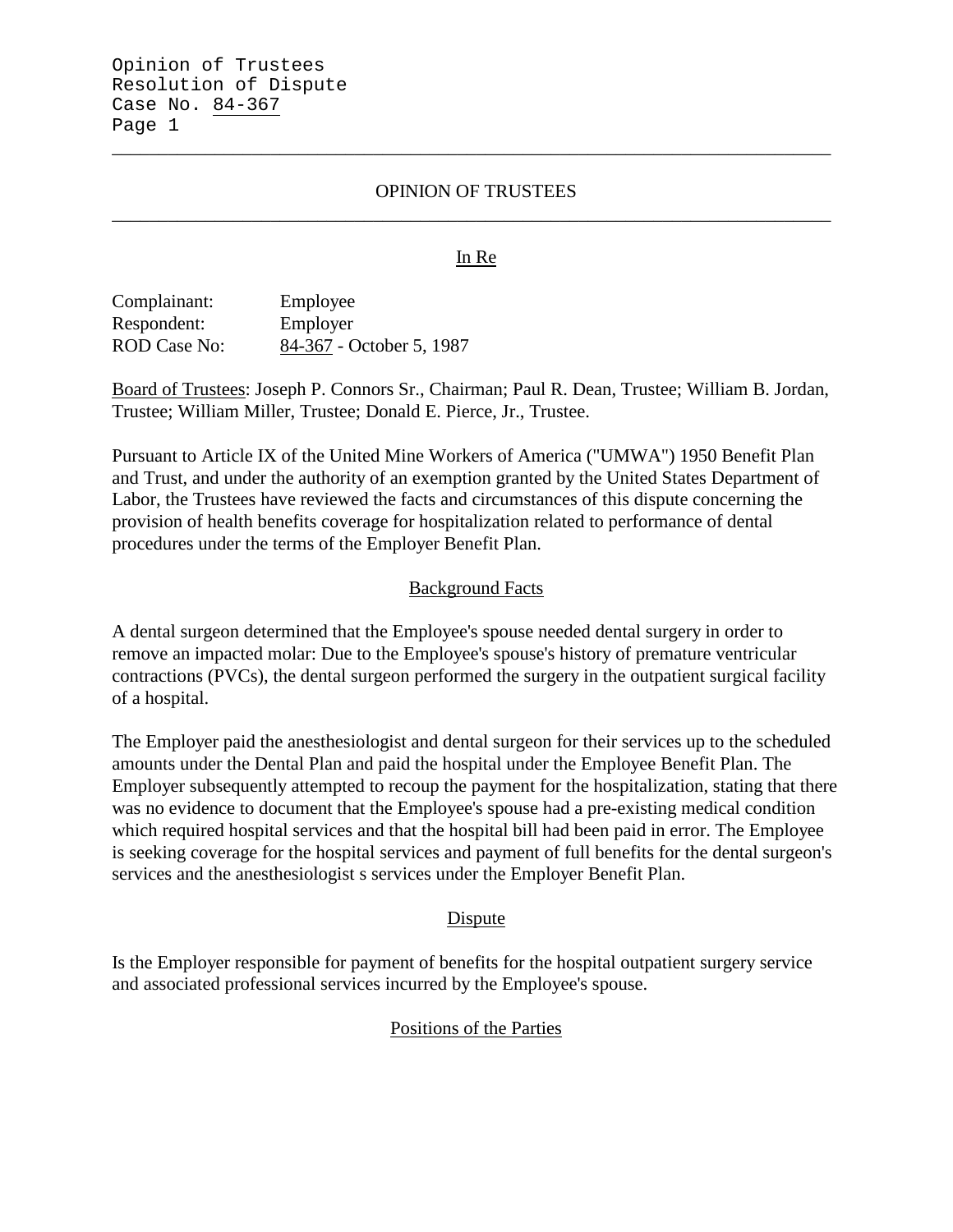Opinion of Trustees Resolution of Dispute Case No. 84-367 Page 2

Position of the Complainant: The Employer is responsible for payment of benefits for the hospital and professional service associated with the dental surgery because the Employee's spouse had a medical condition which necessitated hospital treatment for the dental surgery.

Position of the Respondent: The Employer is not responsible for payment of benefits for the hospital and professional service associated with the dental surgery because there was no preexisting medical condition which necessitated hospital treatment for dental surgery.

# Pertinent Provisions

Article III. A.  $(l)(g)$  of the 1984 Employer Benefit Plan states in part:

(g) Oral Surgical/Dental Procedures

Benefits are also provided for a beneficiary admitted to a hospital for dental procedures only if hospitalization is necessary due to a pre-existing medical condition and prior approval is received from the Plan Administrator.

Article III. A. (3)(e) of the Employer Benefit Plan states:

(e) Oral Surgery

Benefits are not provided for dental services. However, benefits are provided for the following limited oral surgical procedures if performed by a dental surgeon or general surgeon:

Tumors of the jaw (maxilla and mandible) Fractures of the jaw, including reduction and wiring Fractures of the facial bones Frenulectomy when related only to ankyloglossia (tongue tie) Temporomandibular Joint Dysfunction, only when medically necessary and related to an oral orthopedic problem. Biopsy of the oral cavity Dental services required as the result of an accident

# Discussion

Under Article III. A.  $(1)(g)$  of the Employer Benefit Plan, benefits are provided for hospital services associated with dental procedures only if they are medically necessary due to a preexisting medical condition and prior approval is received from the Plan Administrator.

In this case, according to the dental surgeon, the dental surgery was performed on the Employee's spouse in a hospital outpatient surgery setting because of her history of multiple PVC's of the